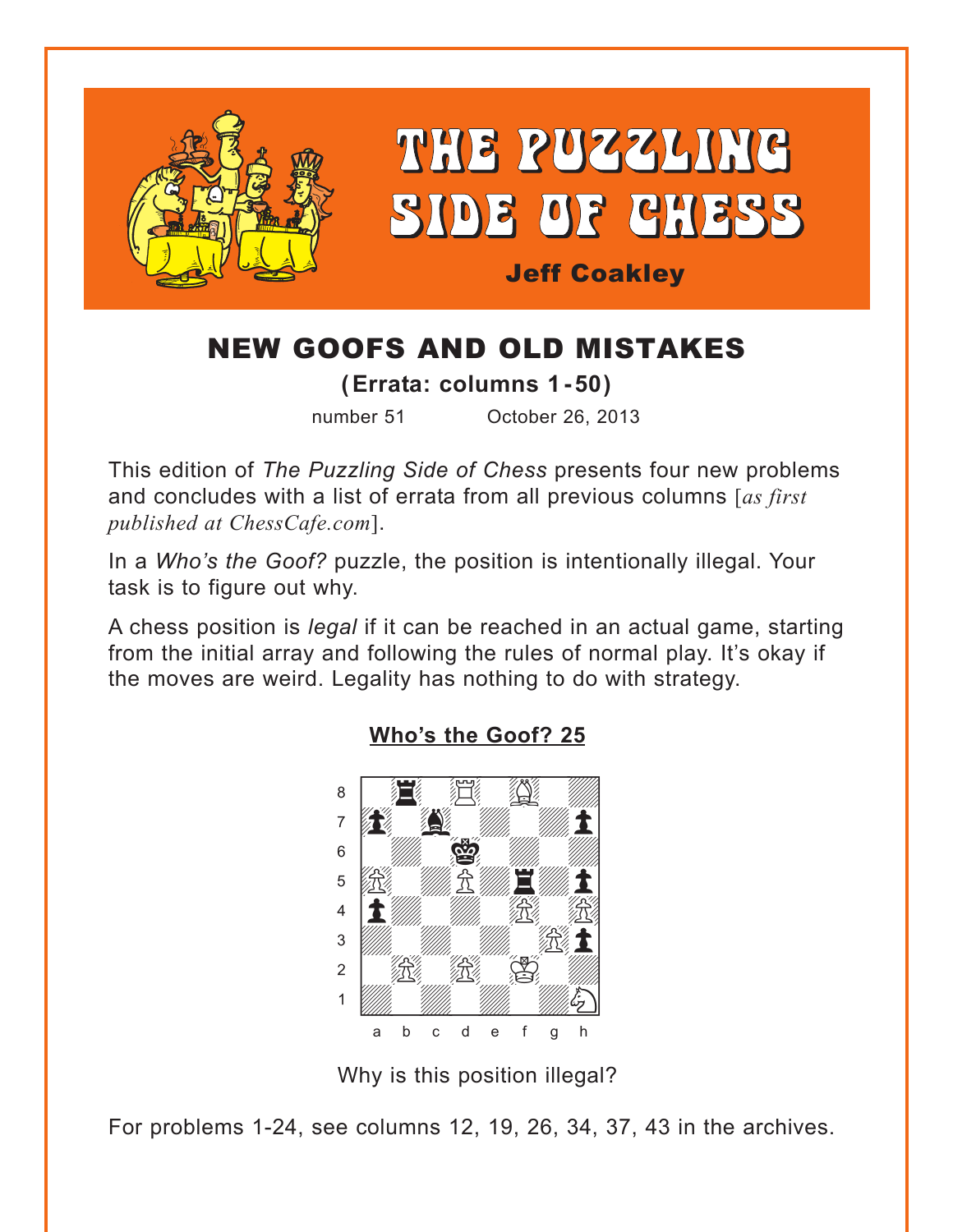<span id="page-1-0"></span>

Why is this position illegal?

Who's the Goof? is a kind of negative proof game. The goal is to prove that a position could not happen in a real game. Solving the puzzle usually involves "backwards thinking" (retrograde analysis).

The stipulation is to explain why the position is illegal. Sometimes a single piece or tactical element can be identified as the "goof". However, in more complicated cases, a logical argument is necessary to demonstrate a "legal contradiction" within the position.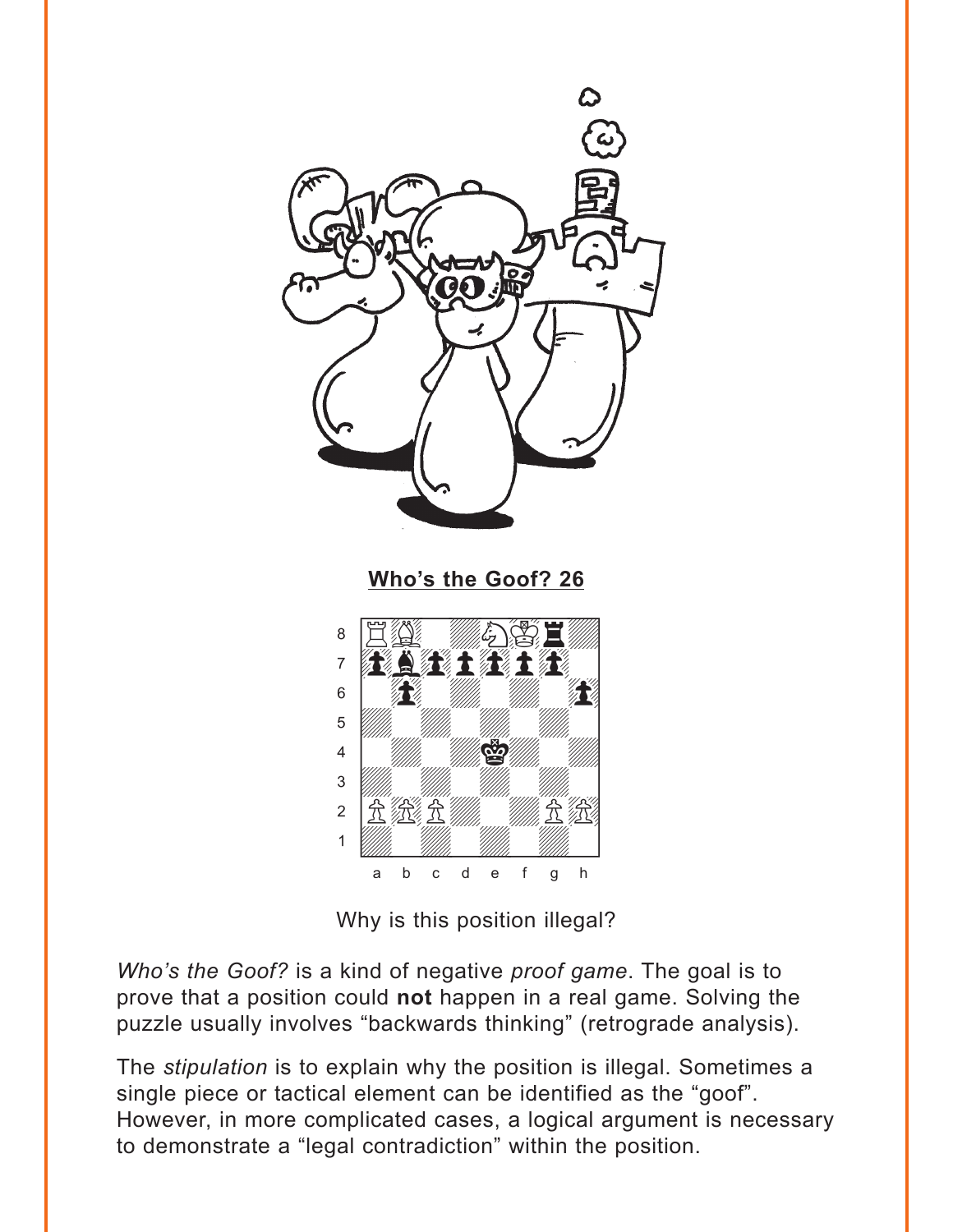# Who's the Goof? 27

<span id="page-2-0"></span>

Why is this position illegal?

Thanks to everyone who entered the Chess Cafe Puzzlers Cup. The five winning problems will be featured in the November 30 column.



Who's the Goof? 28



Why is this position illegal?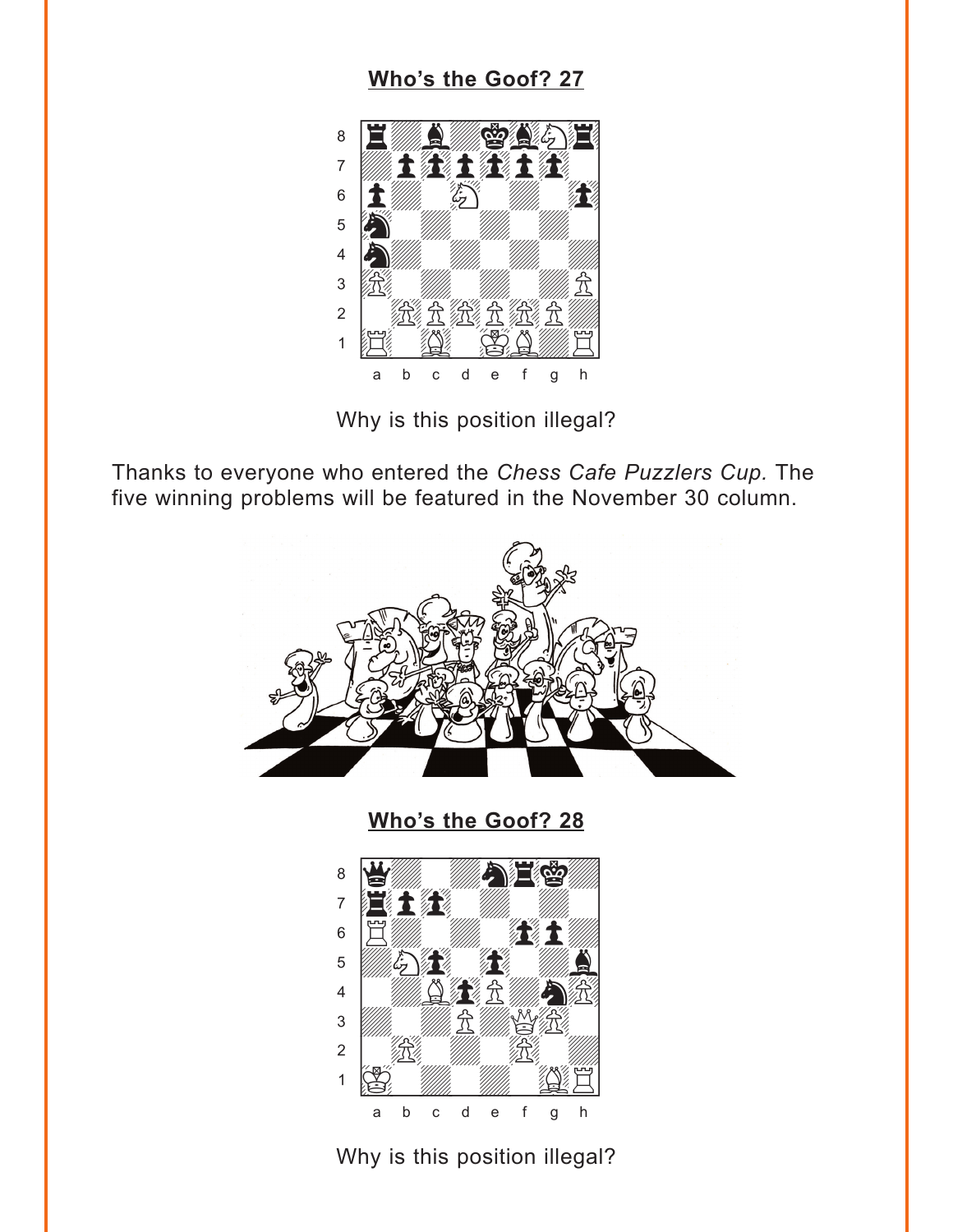# **Errata Can Be Fun!**

Time flies. *The Puzzling Side of Chess* is fifty columns old. Inevitably, a few mistakes have been made.

For anyone who is interested, here is a list of errata for columns 1-50. It includes not only corrections, but also clarifications and additional information.

This list of errata is for the original postings at *ChessCafe.com*. It is given here in an abbreviated form. All columns in the current *Puzzling Side* archives have been corrected and updated.

Some of the mistakes were discovered by me. Others were kindly pointed out by readers. If you know of any errors that are not in this list, I'd be grateful to hear about them. Thanks.

*All the blunders are there, waiting to be made.*

Saveilly Tartakower

Column 4: *The Old Switcheroo* **Switcheroo 02** There are two dual solutions: Kf2-Kg7 and Ra1-Bc4.

Column 11: *Triple Loyd: Black Pieces* **Inverted Loyd 02** There are numerous dual solutions including: Add Re8 Bh1 Na8: 1.Bxc6# Add Rh8 Ba6 Nd5: 1.Bc8#

Column 15: *Eight Officers* **Eight Officers 4a**

The position should be attributed to William Shinkman (*Detroit Free Press* 1883). The column incorrectly states that the solution is unique. There is one other arrangement of pieces with ten possible moves, also given by Shinkman. Qa1 Ba2 Rb1 Rb2 Nb3 Bc1 Kc2 Nd2. The total number of solutions, with rotation and reflection, is therefore sixteen.

#### **Eight Officers 4b**

The solution as given is correct, but it should be noted that the second solution to puzzle 4a is not a solution for 4b. There are eighteen attacked squares.

Column 18: *Eight Officers: First Rank* **Eight Officers 6b**

The main solution is correct, but the position given afterwards for *bishops on the same colour* can be improved, as shown by Octavian Laiu. Ra1 Kb1 Qc1 Nd1 Be1 Nf1 Bg1 Rh1: 36 squares attacked Ra1 Rb1 Kc1 Qd1 Ne1 Bf1 Ng1 Bh1: 36 squares attacked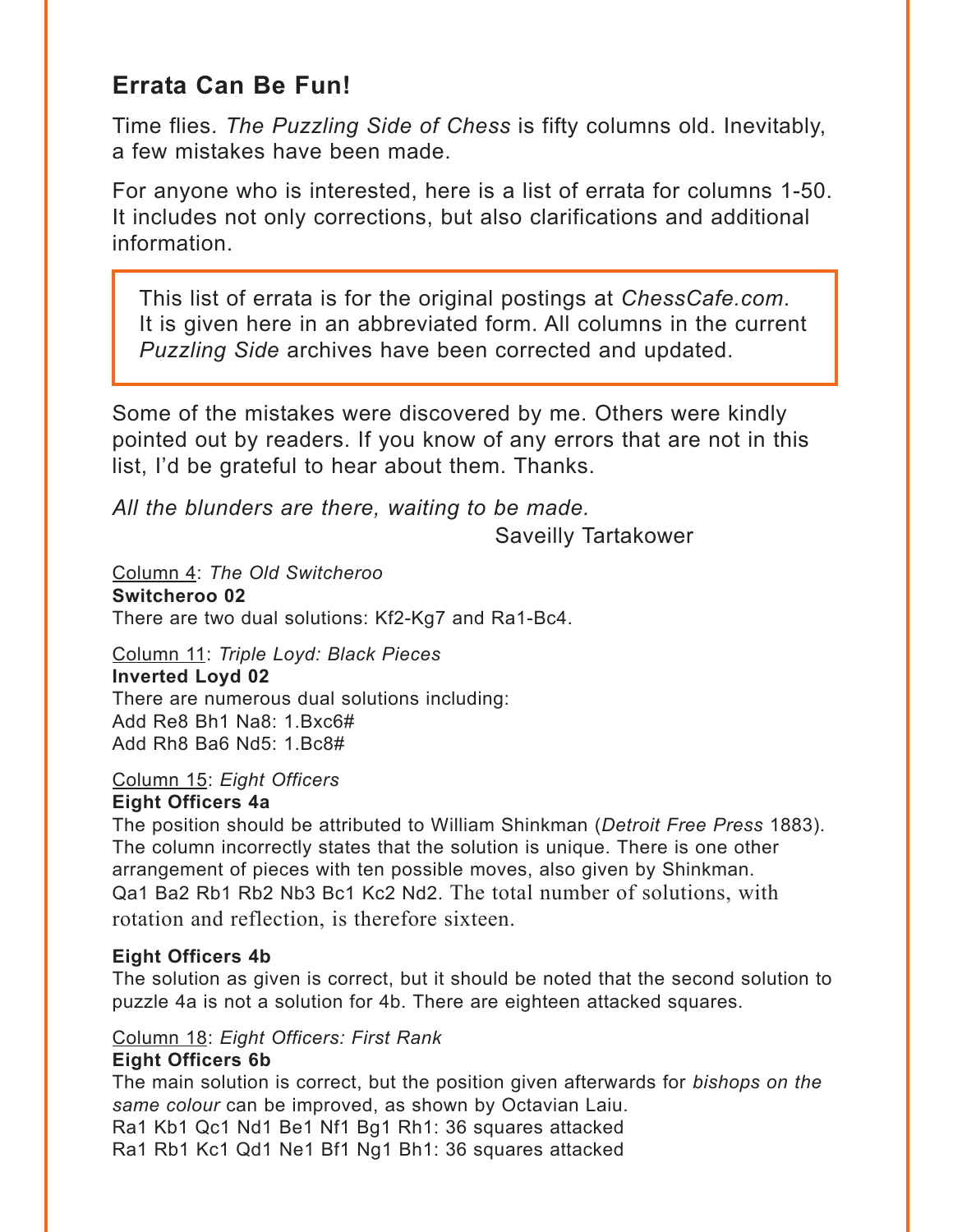#### Column 21: *A Holiday Visit to the Normal Side*

**Problem 2** (mate in 2)

The problem is anticipated by Werner Keym 1972 (*Allgemeine Zeitung Mainz*). In his position, the white queen starts on b8 instead of h8.

#### Column 27: *Three Multiplexes*

#### **The Unbeknown Benoni-plex 1B** (general case)

The maximum number of different positions that can be shown using a single diagram is 192. Andrew Buchanan provided an example of a pawn formation in which each side could have five different *en passant* captures.

#### **Stipulation Multiplex 2E** (mate in one squares)

The stipulation should be "*On which seven squares can the black king be placed (instead of e5) so that White has mate in one?*"

Thanks to Norbert Geissler for pointing out that there are seven squares, not six as originally stipulated. The solution to be added is: 7. Black king on d4: 1.Qc3#

#### **Stipulation Multiplex 2I** (inverted loyd)

There are dual solutions with a different mating move. Add Ra2 Bd8 Ne3: 1.Bxa5# The black rook could also be placed on b2 or c2. The black bishop could also be placed on b6 or c7.

To "correct" the problem, change the stipulation to "*Find two solutions with different mating moves.*"

#### Column 30: *Chess Mysteries in a Retro World*

#### **Retro 09**

The problem is anticipated by David Norwood in *Chess Puzzles* (1995)*.* His position was reflected left to right.

#### Column 33: *Retractors: "Takeback Granted"*

#### **Retractor 03**

There is a dual solution.  $-1.Rh6xe6(p) +1.Bf2#$ The problem can be fixed by adding a black pawn on h6.

It has been suggested that the second solution actually improves the problem, since in one line the rook blocks the g1-a7 diagonal and the bishop covers h8, and in the other line the roles are reversed. Of course, the stipulation would have to be "find two solutions".

#### **Retractor 10**

The list of incorrect tries should also include -1.a2-a3, -1.Re1-a1, and -1.Re1-f1 (all followed by +1.Ne1#).

Column 36: *Sixteen Pieces* **Sixteen Pieces 4** (minimum moves) New records for 14, 13, 6, 5, 4, 3, 2, 1 possible moves are given in column 39.

#### Column 42: *Return to a Retro World* **Retro 12**

Diagram error. There should be a black pawn on h7.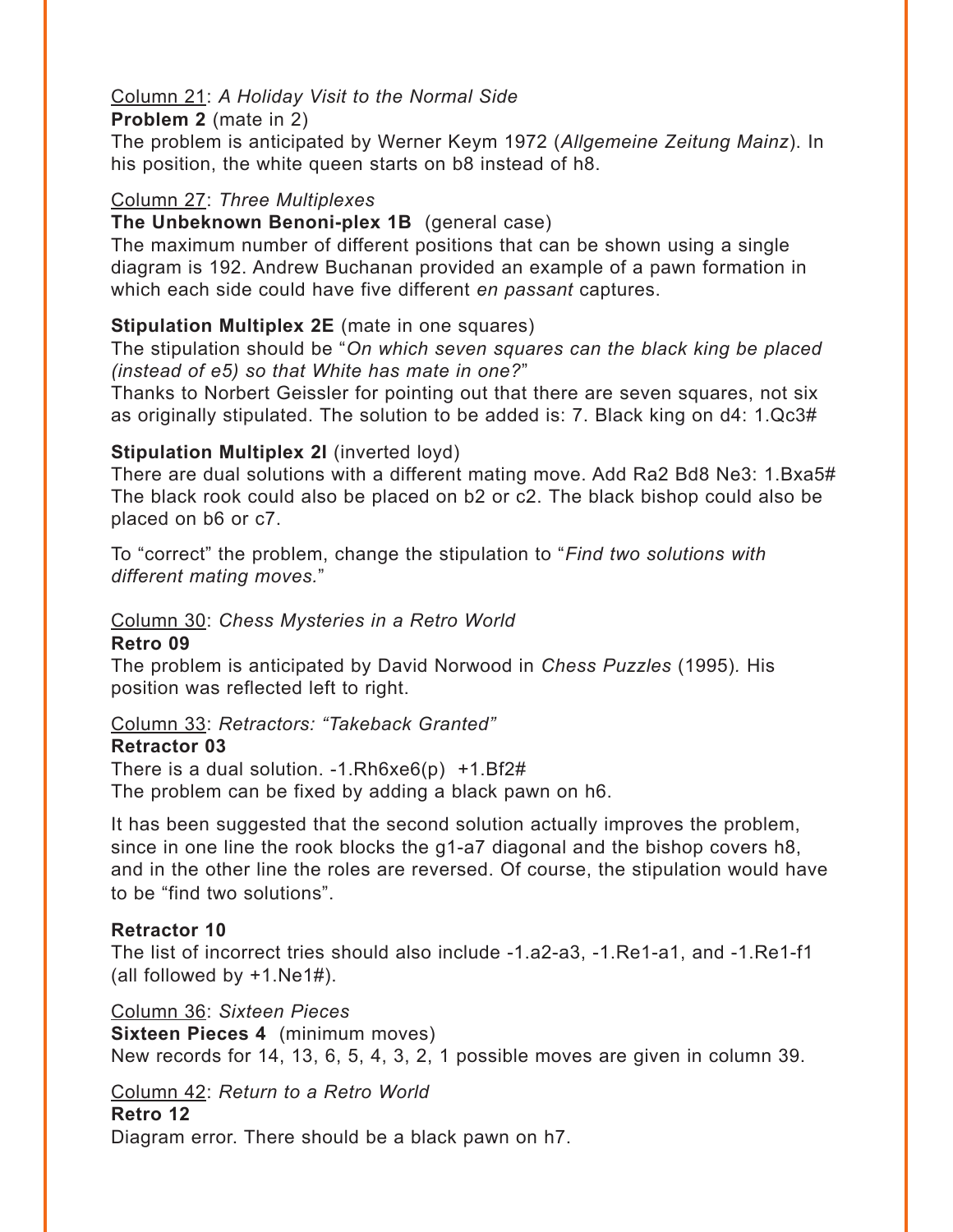#### **Retro 15**

The last move was 2...Ra1-h1, as given. However, the move before 2.Kf2 Ra1-h1 could have been either 1…a2-a1=R+ or 1…Ra2-a1+. In the latter case, Black promoted to a rook on a1 earlier and then played the rook to a2.

Column 45: *Retractors: Find the Missed Mate*

#### **Retro 18**

At the end of the solution, delete the paragraph that begins "Note that the retraction -1.Rg4xg5(p) does not work ..."

That retraction is impossible because there is a black pawn on g4.

#### Column 48: *Helpmates: Black to Play and Lose*

#### **Helpmate 07b**

This problem, given in the solution section as an example of a twin, is not sound. Like the original position by Max Lange, there are multiple obvious solutions. Somehow it eluded human scrutiny and computer testing?!

The problem could be fixed by adding black pawns on b5 and e5, with the new solution 1.Kc6 c4 2.Kb7 Bc2 3.Ka8 Be4#, but then it would no longer be a twin. The best repair is to just delete it.

As you can see, the answer to the question "Who's the Goof?" is sometimes *Coakley*.

But perhaps my *significant goof average* is not too bad. There have been 373 puzzles in the column so far, with 285 by me. Of the seventeen errata, only seven are cooks.  $SGA = .019$ 

Of course, I wish there were no mistakes. So like the duck in column 34, I resolved to stop goofing up. Since that time, with the aid of enhanced anti-goof countermeasures, the SGA has been a more tolerable .007!?

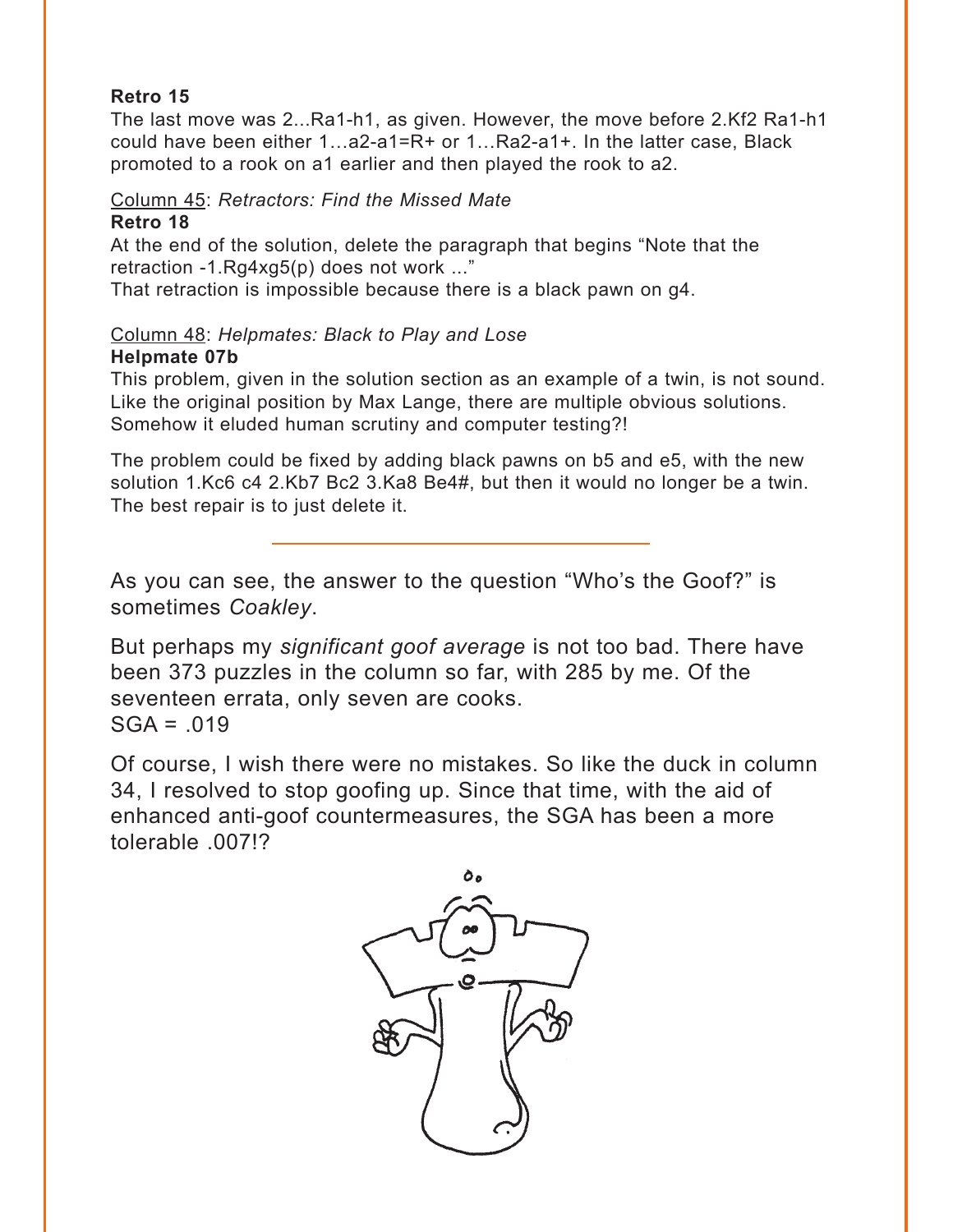# <span id="page-6-0"></span>**SOLUTIONS**

All problems by J. Coakley. 25 & 26: *ChessCafe.com* (2013). 27: *Winning Chess Puzzles For Kids Volume 2* (2010). 28: (version) *Scholar's Mate 119* (2013).

*PDF hyperlinks*. You can advance to the solution of any puzzle by clicking on the underlined title above the diagram. To return to the puzzle, click on the title above the solution diagram.



## **[Who's the Goof? 25](#page-0-0)**

White has two promoted pieces and seven pawns.

The double check by the white rook and bishop is only possible if the last move was the promotion exd8=R+. However, the white bishop must also be a promoted piece because of the unmoved pawns at b2 and d2. The original dark-square bishop could never have moved and was captured on c1. White still has seven pawns, so two promotions are impossible.

Did you notice that Black is mated?



**[Who's the Goof? 26](#page-1-0)**

The white king is in an impossible check.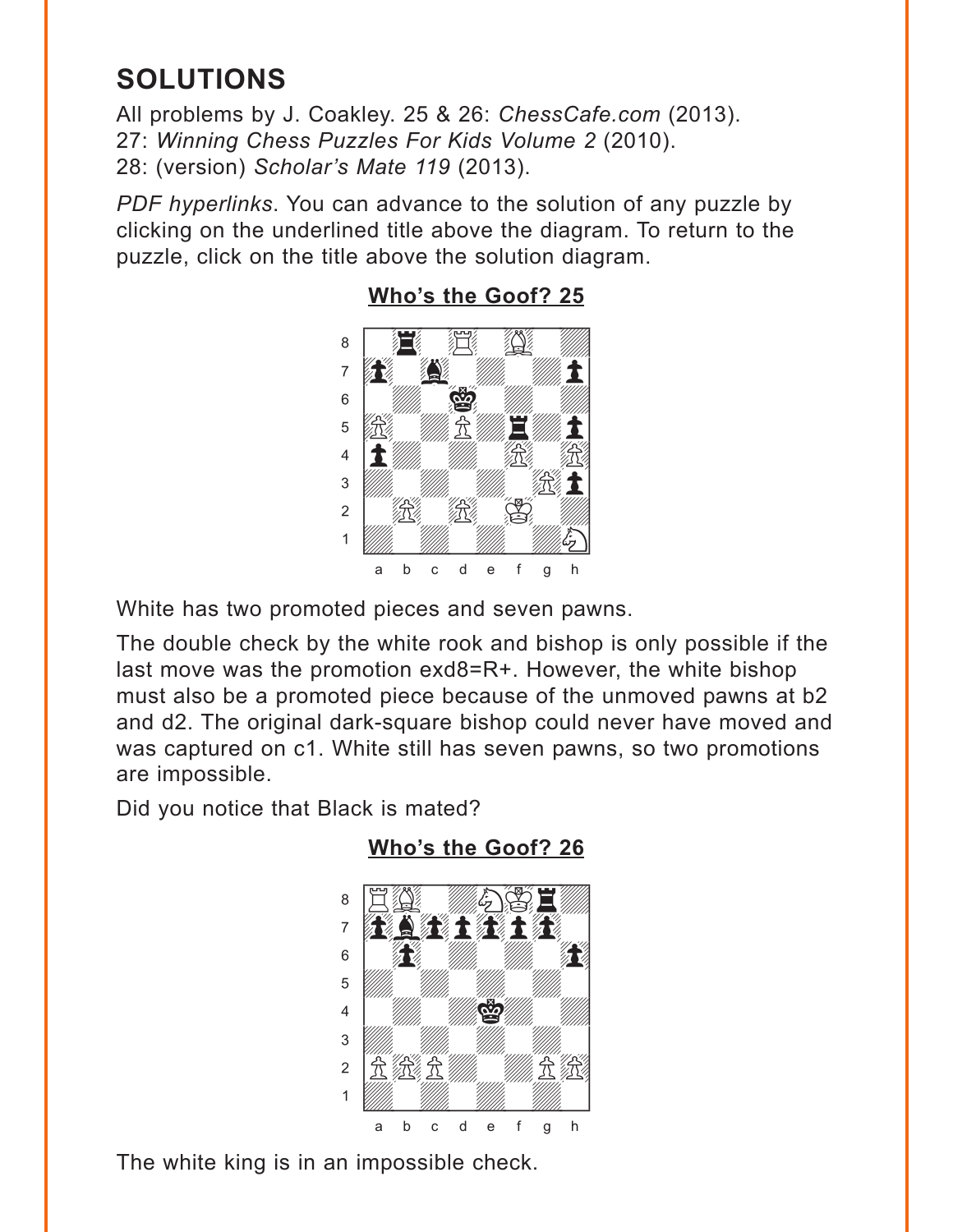The black rook could only have moved to g8 from h8. This would be illegal unless it captured something on g8. Otherwise, the rook would already be giving check from h8. *It cannot be Black's turn if White is in check*.

However, the preceding position with a white piece on g8 and the black rook on h8 is impossible because White would not have a legal move on the previous turn.

- a) The five white pawns have never moved.
- b) The king on f8, rook on a8, and bishop on b8 are completely hemmed in (*zero reverse mobility*).
- c) The knight on e8 could only have moved there from d6 or f6, where it would be checking the black king. *It cannot be White's turn if Black is in check*.
- d) That leaves the white piece on g8.
	- d1) A rook would be completely blocked.
	- d2) A knight could only have moved from f6 where it would be checking the black king.
	- d3) A queen or bishop could only have moved from h7 where it would be checking the black king.
	- d4) The last move was not the promotion hxg8=Q because there are not enough missing black pieces to account for the necessary captures. Black is missing five pieces (QRBNN). Since there are unmoved pawns on e7 and g7, we know the dark-square bishop was captured on f8. The other four pieces were captured by two white pawns (from the d- and f-files) before they promoted to rook (on h8) and bishop (on b8).

Therefore the position (with white piece on g8 and black rook on h8) is illegal due to *retro-stalemate.*

It takes some tricky manoeuvring by both sides, but the arrangement of white pieces on the 8th rank is possible. The rook on a8 and bishop on b8 are both legally promoted pawns. In order to promote, they needed to capture four black pieces (QRNN). Here is a synopsis of how it could have happened.

- a) After ...b6 and ...h6, Black clears the 8th rank of all pieces except the two rooks and the bishop on f8. The king, queen, and light-square bishop exit through b7.
- b) The black rook on a8 goes to b7 and the black rook on h8 goes to h7.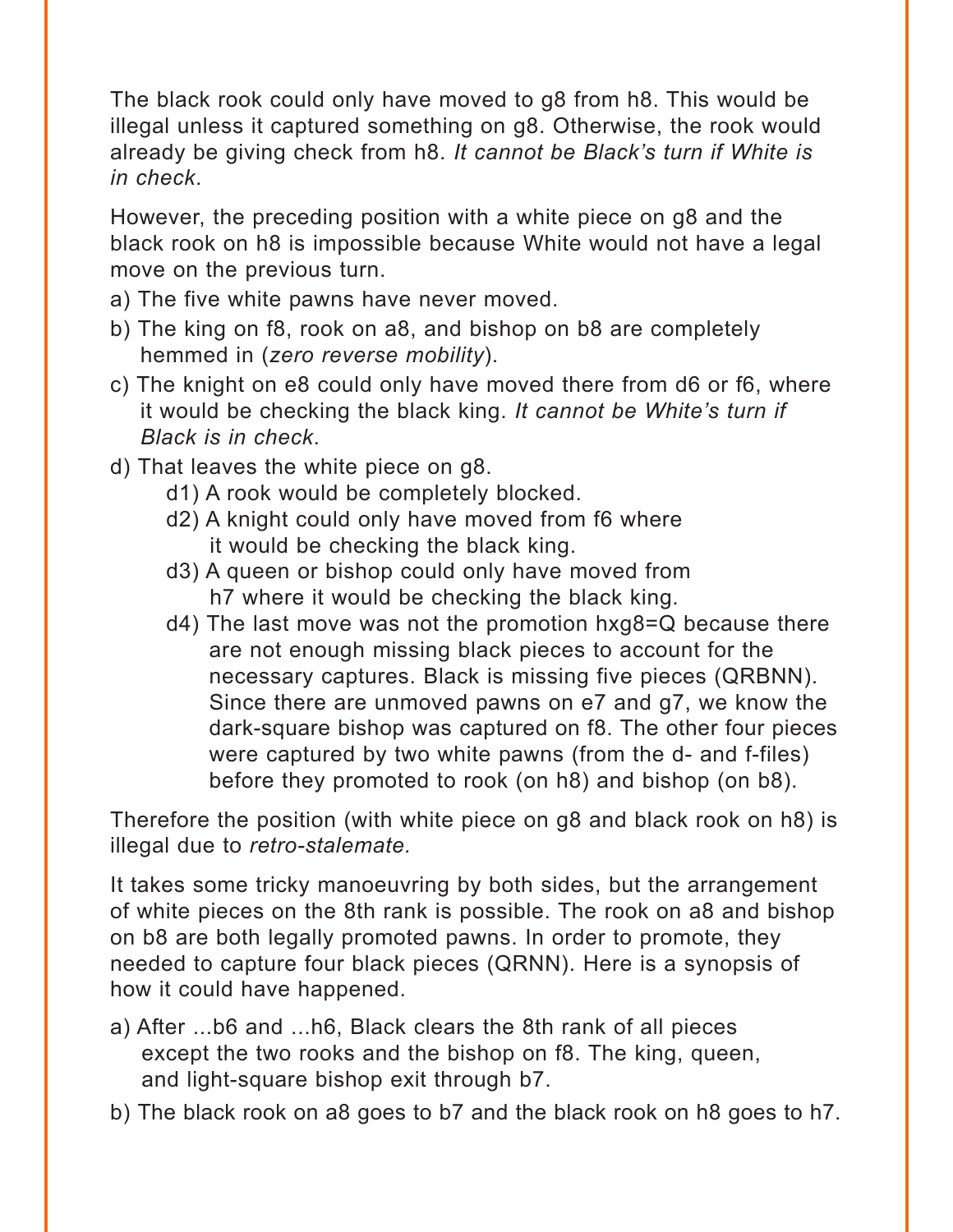- <span id="page-8-0"></span>c) The white f-pawn advances and captures twice on g6 and h7. It then promotes to a rook on h8, captures the bishop on f8, and moves to a8.
- d) The black rook on b7 goes to h7.
- e) The white king goes through a6 and b7 to f8.
- f) The white d-pawn advances and captures twice on c6 and b7 followed by promotion to a bishop on b8.

The puzzle diagram would be a legal position if the black king were on a different square, such as e3. Perhaps he is the goof?!



### Who's the Goof? 27

There is a "parity error". White is checking the black king but it cannot be Black's turn to play.

This sort of retrograde analysis can be very surprising if you've never encountered it before. Parity is determined by whether the number of previous moves is even or odd.

The black king is in check, so it must be Black's turn. But this is impossible because White and Black have both made an even number of moves, which means that it should be White's turn.

In a game, when it is Black's turn, White has played one more move than Black. If White has made an even number of moves, then Black has made an odd number.

The following facts prove that each side has made an even number of moves in this position:

- a) Each side made two pawn moves.
- b) If any rook or king moved and returned to its original square, it took two turns.

(continued next page)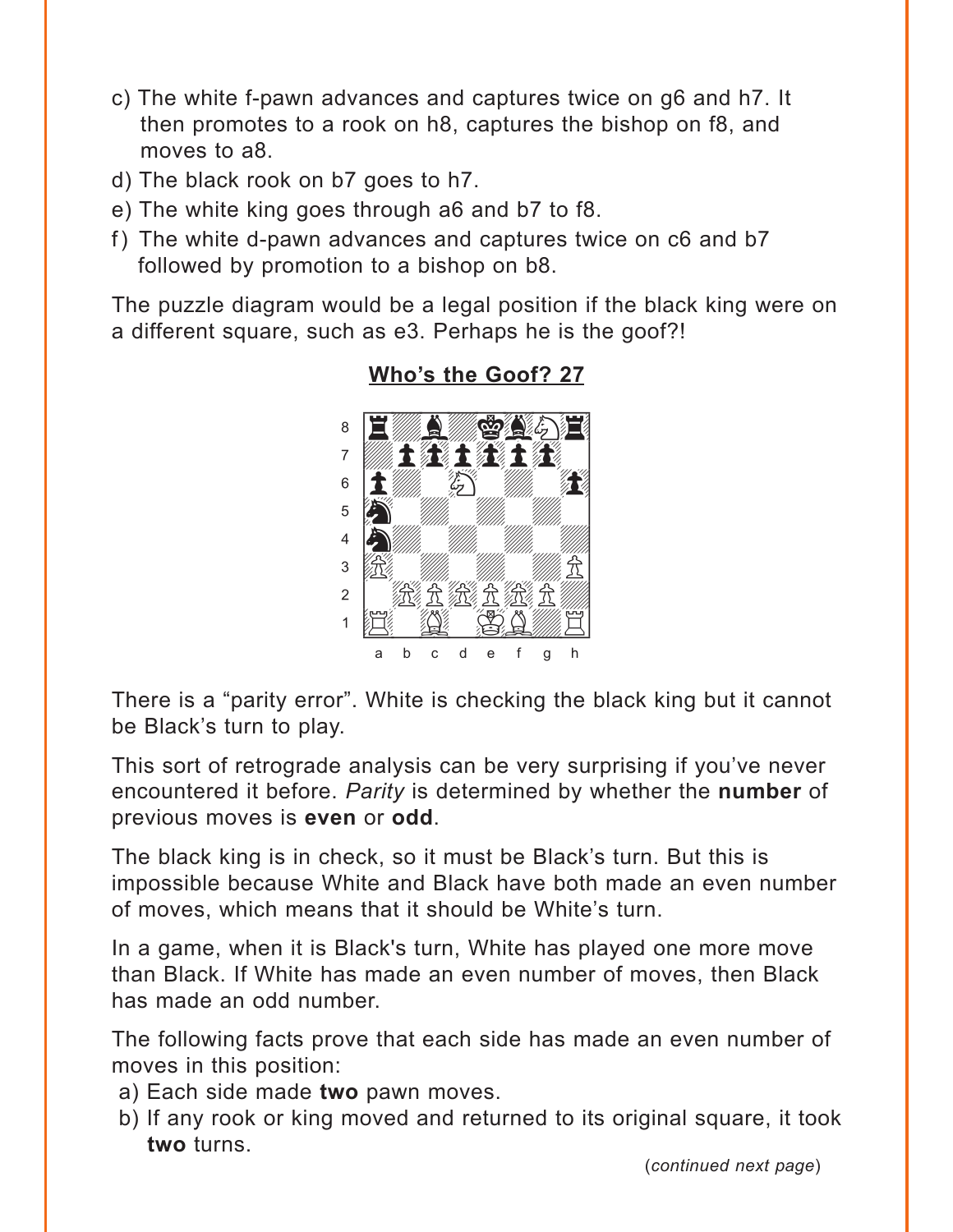<span id="page-9-0"></span>c) Each player begins the game with one knight on a dark square and one knight on a light square. After an odd number of knight moves, they both stand on the same colour squares. After an **even number of knight moves**, they stand on **opposite colours** (like they do in this puzzle).

How's that for a goof!?

with the set of the set of the set of the set of the set of the set of the set of the set of the set of the set of the set of the set of the set of the set of the set of the set of the set of the set of the set of the set  $\cdot$  by  $\mathbb{Z}$  , we have the  $\mathbb{Z}$ 

**[Who's the Goof? 28](#page-2-0)**



The black king is an impossible check.

There was no legal move by White on the last turn to reach this position.

The white bishop did not just move to c4 from d5, e6, or f7 because it would already be checking the black king. For the same reason, it did not move to c4 from a2 or b3 unless it captured something.

The bishop did not capture on c4 (light square) by Ba2xc4+ or Bb3xc4+ because Black is only missing two pieces: a dark-square bishop and the h-pawn. Obviously, the dark-square bishop was not captured on c4. Proving that the black h-pawn did not promote (and get captured later on c4) is trickier:

- a) White is missing three pieces (Npp). Two of them were captured by the black pawn on c5 (from a7). So there is only one white piece available for capture by the black h-pawn.
- b) The white bishop on g1 could only get there via h2, and it had to be on h2 (or g1) before White played pawn to g3, and it could only get to h2 after the white h-pawn advanced to h3 or h4.
- c) Because White had to move the h-pawn before playing pawn to g3, the black h-pawn's promotion by ...h3xg2-g1 is impossible. [Thanks to Arno Tüngler for his help with the h-pawn analysis.]